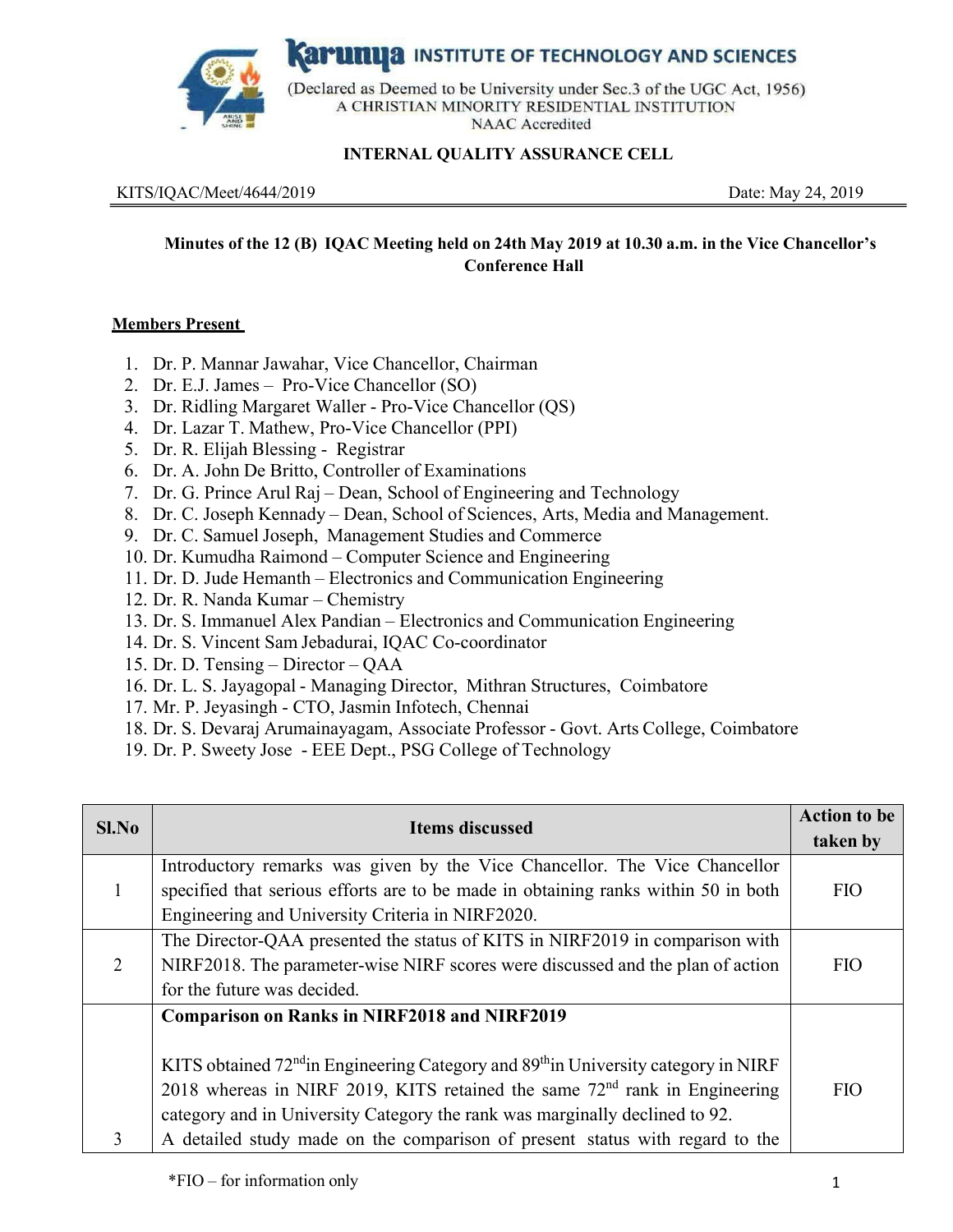| previous year was compared and discussed.                                                                                                                                                                                                                                                                                                                               |                         |
|-------------------------------------------------------------------------------------------------------------------------------------------------------------------------------------------------------------------------------------------------------------------------------------------------------------------------------------------------------------------------|-------------------------|
| 3.1 Students Strength (SS):                                                                                                                                                                                                                                                                                                                                             | Admissio<br>n Officer   |
| The marks awarded to KITS for Students strength in NIRF 2019 is 12.27 that was<br>better than 11.50 scored in NIRF 2018 in University Criteria.                                                                                                                                                                                                                         | / $H$ oDs/<br>Deans     |
| It was informed that for getting good scores more number of PhD scholars<br>need to admitted as out of 20 marks, 5 marks are allotted for PhD admission.<br>Admitting fulltime scholars will be an advantage in scoring better marks                                                                                                                                    |                         |
| 3.2 Faculty Student Ratio (FSR):                                                                                                                                                                                                                                                                                                                                        |                         |
| The marks obtained for Faculty Student Ratio is 22.19 which is marginally higher<br>than the marks scored in NIRF 2018 i.e. 21.40.<br>It was informed that a faculty student ratio of 1:15 will fetch the maximum marks<br>in FSR which will help in scoring higher marks. Apart from this, it will also be<br>beneficial for NBA Accreditation and NAAC Accreditation. | Registrar               |
| 3.3 Faculty Qualification and Experience (FQE):                                                                                                                                                                                                                                                                                                                         |                         |
| The marks obtained for Faculty Qualification and Experience is 12.11 which is<br>appreciably better than the marks scored in NIRF 2018 i.e. 10.5.<br>It was decided to motivate the faculty members who are still pursuing their Ph.D<br>research work for than 4 years to seriously involve themselves to ensure that they<br>complete within a period of 2 years.     | Academic<br>Research    |
| <b>3.4 Publications:</b>                                                                                                                                                                                                                                                                                                                                                |                         |
| The marks obtained for PU is 6.06 which is marginally higher than the marks scored<br>in NIRF 2018 i.e. 5.86.                                                                                                                                                                                                                                                           | HoDs                    |
| The faculty members need to be given a target for publication each year by the<br>Institution. It was suggested that a minimum of 2 publications per faculty to be given<br>as target to begin with.                                                                                                                                                                    |                         |
| <b>3.5 Quality Publications:</b>                                                                                                                                                                                                                                                                                                                                        |                         |
| The marks obtained for Quality Publication is 7.69 which is lower than 9.88 marks<br>which was scored in NIRF 2018.                                                                                                                                                                                                                                                     | <b>FIO</b>              |
| It was decided to procure SciVal software to monitor the quality of KITS publication<br>status and the incentives paid for publications with SCI impact factor to be continued<br>with.                                                                                                                                                                                 |                         |
| 3.6 IPR:                                                                                                                                                                                                                                                                                                                                                                | $Co-$                   |
| The marks obtained in IPR of KITS is very low as the publication of patents is<br>less. NIRF awards only 5 marks for publishing of patents and 10 marks are<br>allotted for granting and commercialization of patents.                                                                                                                                                  | ordinator<br><b>IPR</b> |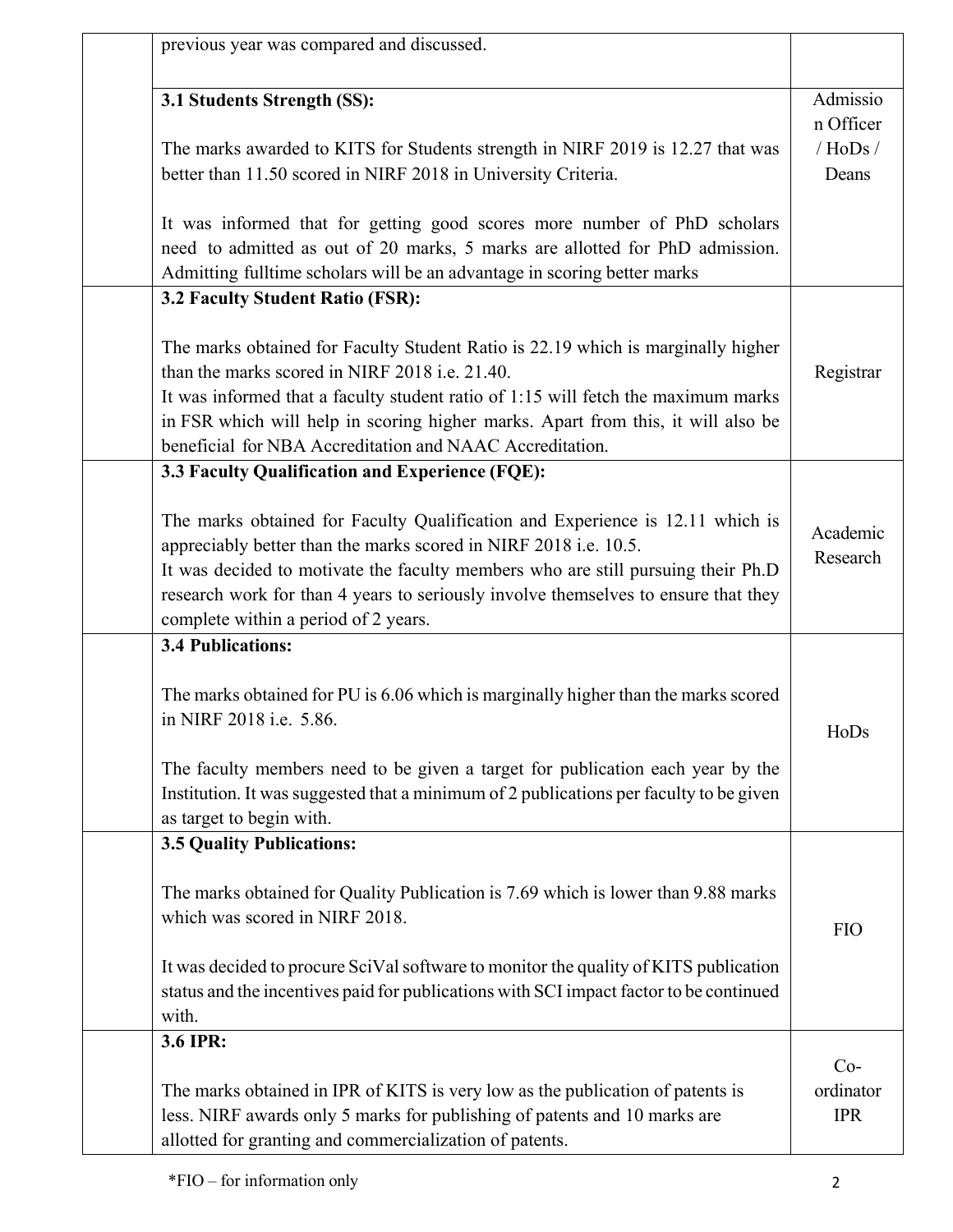| The marks obtained for IPR in NIRF 2018 and NIRF 2019 are 0.5 and 1<br>respectively. This is a serious matter of concern as the Nation is focusing on<br>Innovation, Incubation, Product development and patenting.                                                                                         |                      |
|-------------------------------------------------------------------------------------------------------------------------------------------------------------------------------------------------------------------------------------------------------------------------------------------------------------|----------------------|
| 3.7 Foot prints of Professional Practice (FPPP):                                                                                                                                                                                                                                                            |                      |
| This parameter is for the income received through sponsored funded projects and<br>consultancy for previous three academic years. The marks obtained by KITS is<br>insignificant as stated below:                                                                                                           |                      |
| The marks obtained for FPPP in NIRF 2019 and NIRF 2018 is 0.34 and 0.39<br>respectively.                                                                                                                                                                                                                    | HoDS                 |
| It was suggested to ensure that all the Professors and Associate professors of the<br>departments apply for funded projects and also involve in consultancy works to<br>improve scores. The Heads of the Departments need to be given a clear guidance in<br>this regard by the Academic Research Division. |                      |
| 3.8 PhD Graduated (GPHD):                                                                                                                                                                                                                                                                                   |                      |
| The marks obtained for GPHD is 4.08 which is same as that of the marks scored in<br>NIRF 2018 i.e. 4.10 out of 40 Marks.                                                                                                                                                                                    | Academic<br>Research |
| It was suggested that necessary action to be taken to ensure that more number of<br>PhD scholars to graduate for obtaining better scores.                                                                                                                                                                   |                      |
| 3.9 Regional Diversity:                                                                                                                                                                                                                                                                                     |                      |
| The marks obtained for Regional Diversity is 12.41 in NIRF 2019 and 11.63 in<br>NIRF 2018. Marks for this parameter can be improved by admitting more students<br>from other states.                                                                                                                        | Admission<br>Officer |
| 3.10 Women Diversity:                                                                                                                                                                                                                                                                                       |                      |
| The marks obtained for Women Diversity is 23.74 in NIRF 2019 and 23.62 in<br>NIRF 2018 out of 30 marks.                                                                                                                                                                                                     | <b>FIO</b>           |
| The marks obtained for by KITS is considerably good and better marks may be<br>achieved by having more women students and faculty members.                                                                                                                                                                  |                      |
| 3.11 Economically and Socially challenged Students (ESCS):                                                                                                                                                                                                                                                  |                      |
| The marks obtained for ESCS is 0.17 in NIRF 2019 and 0.71 in NIRF 2018<br>out of 20 marks.                                                                                                                                                                                                                  | <b>FIO</b>           |
| <b>3.12 PREMP:</b>                                                                                                                                                                                                                                                                                          |                      |
| The marks obtained for Perception is 23.74 in NIRF 2019 and 23.62 in NIRF 2018<br>out of 100 marks.                                                                                                                                                                                                         | Faculty<br>HoDs      |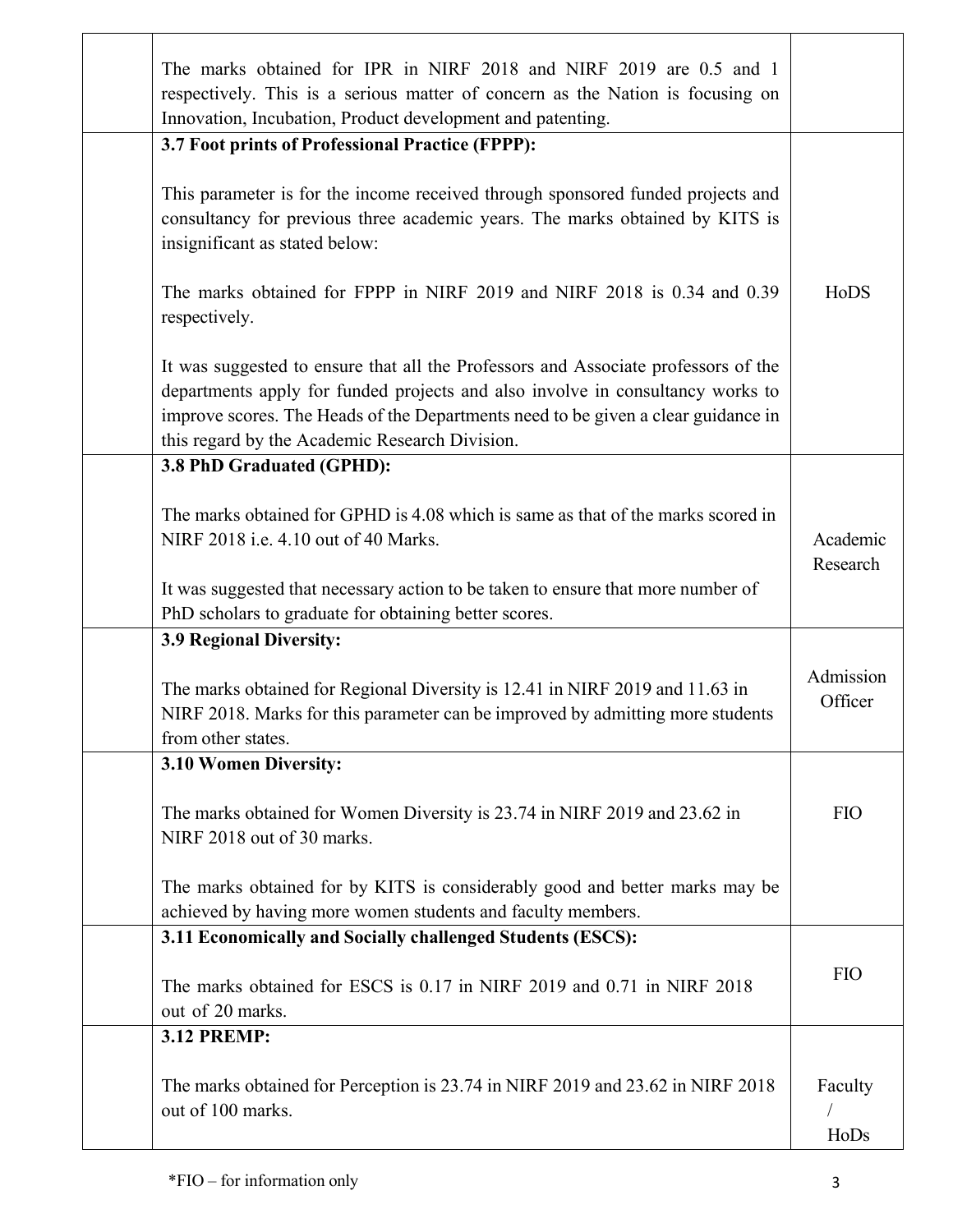|                | As this process involves Academic Peers and Employers, the faculty members                                                                                                                                                                                |                      |  |
|----------------|-----------------------------------------------------------------------------------------------------------------------------------------------------------------------------------------------------------------------------------------------------------|----------------------|--|
|                | must reach out to ensure that the identified Peers recommend KITS also in the list                                                                                                                                                                        |                      |  |
|                | of their choices in the NIRF portal.                                                                                                                                                                                                                      |                      |  |
|                | <b>NAAC:</b>                                                                                                                                                                                                                                              |                      |  |
|                | It was informed that the AQAR 2018-19 is under preparation and the data is being                                                                                                                                                                          | <b>FIO</b>           |  |
|                | uploaded in the NAAC portal. NAAC has made provision for the submission of<br>AQAR through online mode from 2018-19 compulsorily for all the Institutions.                                                                                                |                      |  |
|                | Other quality parameters:                                                                                                                                                                                                                                 |                      |  |
| $\overline{4}$ | It was informed that IQAC is conducting the Course file auditing for the Even<br>semester of the academic year 2018-19. Annual Report 2018-19 is also under<br>preparation.                                                                               | <b>FIO</b>           |  |
|                | Mr. Jeyasingh enquired the main reason as per the analysis for the decline in the<br>results under University Criteria.                                                                                                                                   |                      |  |
| 5              | It was informed that the marks allotted for number of PhDs awarded is 40. The<br>number of PhD's awarded is less compared with other Institutions. Strategies are<br>being made by the Academic Research Office to increase the number of PhDs<br>awarded | Academic<br>Research |  |
| 6              | Dr. L.S. Jayagopal, emphasized on skill enhancement programs and career guidance<br>programs to be increased to improve the placements and enhanced number students<br>preferring higher studies which will increase the scores in<br>Graduate outcomes.  |                      |  |
| $\overline{7}$ | Dr. Sweety Jose suggested that through Alumni Interaction, Placement<br>opportunities may be increased.                                                                                                                                                   | HoDs                 |  |

 $D2$ 

**Director – QAA** 

Copy to: The Vice Chancellor – for kind information The Pro-Vice Chancellors The Registrar The Deans / HoDs File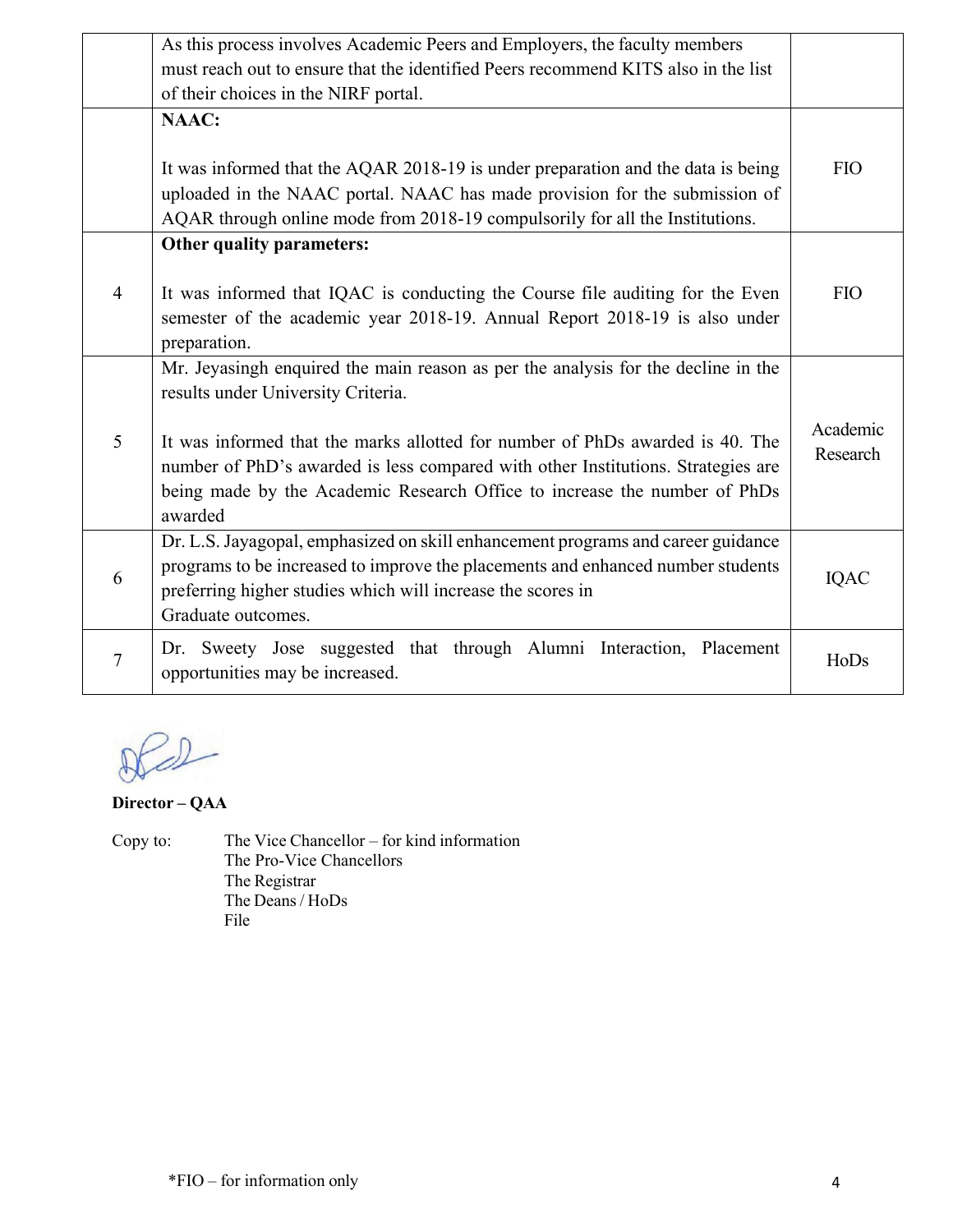

**Karumya** INSTITUTE OF TECHNOLOGY AND SCIENCES

(Declared as Deemed to be University under Sec.3 of the UGC Act, 1956) A CHRISTIAN MINORITY RESIDENTIAL INSTITUTION **NAAC** Accredited

### **INTERNAL QUALITY ASSURANCE CELL**

#### **Action Taken Report on the Minutes of the 12 (B) IQAC Meeting held on 24th May 2019**

| SI.<br>N <sub>o</sub> | <b>Details</b>                                                                                                                                                                                                                                                                                                                                                                                                                                                                                                                                                                  | <b>Action taken</b>                                                                                              |
|-----------------------|---------------------------------------------------------------------------------------------------------------------------------------------------------------------------------------------------------------------------------------------------------------------------------------------------------------------------------------------------------------------------------------------------------------------------------------------------------------------------------------------------------------------------------------------------------------------------------|------------------------------------------------------------------------------------------------------------------|
| 1                     | <b>Students Strength (SS):</b><br>It was informed that for getting good scores in NIRF<br>more number of PhD scholars need to admitted as out of<br>20 marks, 5 marks are allotted for PhD admission.<br>Admitting fulltime scholars will be an advantage in                                                                                                                                                                                                                                                                                                                    | More faculty guides were approved and<br>promotion for admission of PhD scholars in<br>process                   |
| $\sqrt{2}$            | scoring better marks.<br><b>Faculty Qualification and Experience (FQE):</b><br>It was decided to motivate the faculty members who are<br>still pursuing their Ph.D research work for than 4 years to<br>seriously involve themselves to ensure that they complete<br>within a period of 2 years.                                                                                                                                                                                                                                                                                | It is implemented                                                                                                |
| 3                     | <b>Publications</b><br>The faculty members need to be given a target for<br>publication each year by the Institution. It was suggested<br>that a minimum of 2 publications per faculty to be given<br>as target to begin with.                                                                                                                                                                                                                                                                                                                                                  | Efforts are effectively being made                                                                               |
| 4                     | <b>Quality Publications</b><br>It was decided to procure SciVal software to monitor the<br>quality of KITS publication status and the incentives paid<br>for publications with SCI impact factor to be continued<br>with.                                                                                                                                                                                                                                                                                                                                                       | Subscription to SciVal was made                                                                                  |
| 5                     | <b>IPR</b><br>This is a serious matter of concern as the Nation is focusing<br>on Innovation, Incubation, Product development and<br>patenting.                                                                                                                                                                                                                                                                                                                                                                                                                                 | It is effectively in progress                                                                                    |
| 6                     | <b>Foot prints of Professional Practice (FPPP)</b><br>This parameter is for the income received through<br>sponsored funded projects and consultancy for previous<br>three academic years. The marks obtained by KITS is<br>insignificant as stated below:<br>It was suggested to ensure that all the Professors and<br>Associate professors of the departments apply for funded<br>projects and also involve in consultancy works to improve<br>scores. The Heads of the Departments need to be given a<br>clear guidance in this regard by the Academic Research<br>Division. | Sufficient motivation and support is being<br>given by the Institution to the faculty<br>members in this regard. |